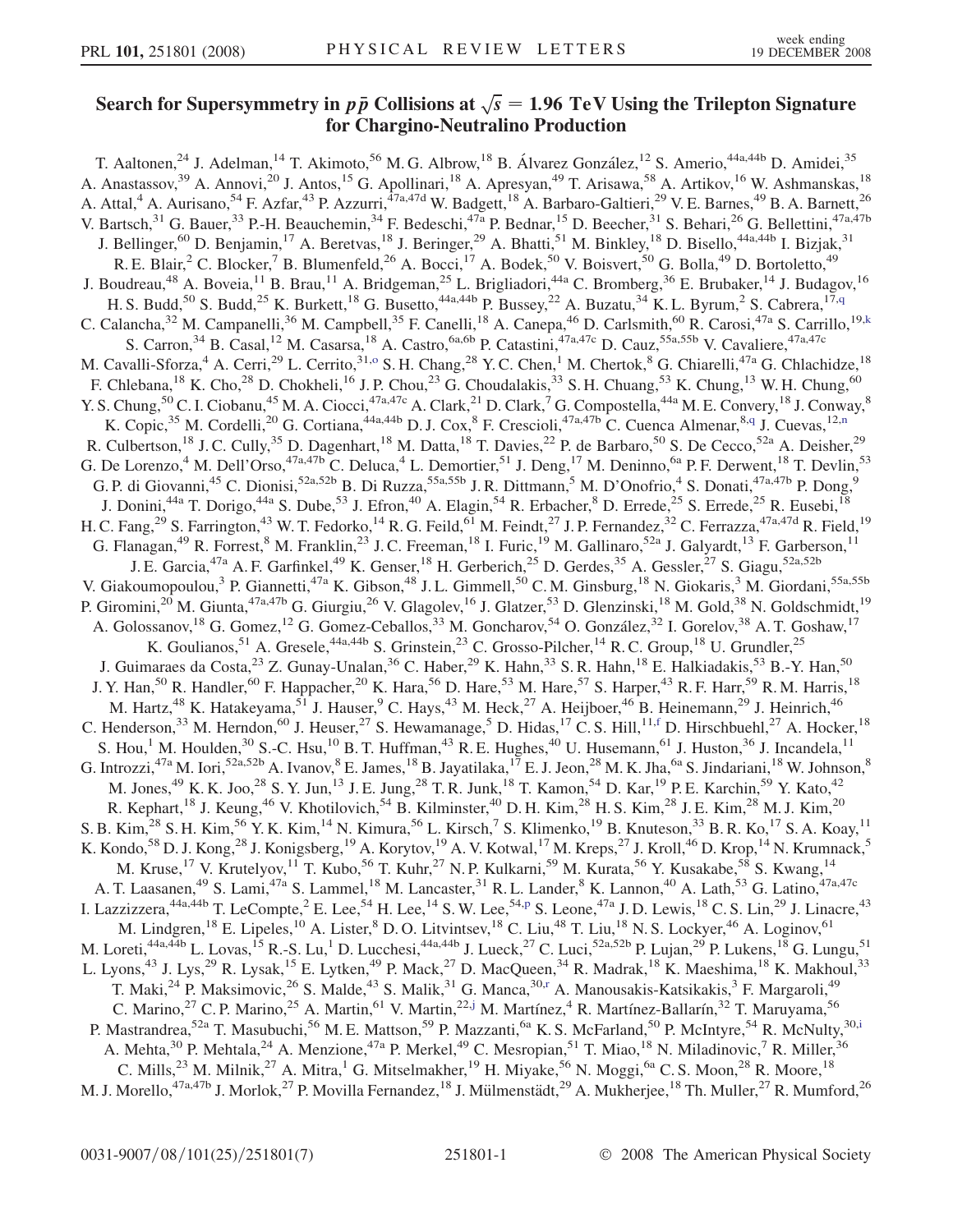<span id="page-1-0"></span>P. Murat,<sup>18</sup> M. Mussini,<sup>6a,6b</sup> J. Nachtman,<sup>18</sup> Y. Nagai,<sup>56</sup> A. Nagano,<sup>56</sup> J. Naganoma,<sup>58</sup> K. Nakamura,<sup>56</sup> I. Nakano,<sup>41</sup> A. Napier,<sup>57</sup> V. Necula,<sup>17</sup> C. Neu,<sup>46</sup> M. S. Neubauer,<sup>25</sup> J. Nielsen,<sup>29,[f](#page-6-0)</sup> L. Nodulman,<sup>2</sup> M. Norman,<sup>10</sup> O. Norniella,<sup>25</sup> E. Nurse,  $31$  L. Oakes,  $43$  S. H. Oh,  $17$  Y. D. Oh,  $28$  I. Oksuzian,  $19$  T. Okusawa,  $42$  R. Orava,  $24$  K. Osterberg,  $24$ S. Pagan Griso,<sup>44a,44b</sup> C. Pagliarone,<sup>47a</sup> E. Palencia,<sup>18</sup> V. Papadimitriou,<sup>18</sup> A. Papaikonomou,<sup>27</sup> A. A. Paramonov,<sup>14</sup> B. Parks,<sup>40</sup> S. Pashapour,<sup>34</sup> J. Patrick,<sup>18</sup> G. Pauletta,<sup>55a,55b</sup> M. Paulini,<sup>13</sup> C. Paus,<sup>33</sup> D. E. Pellett,<sup>8</sup> A. Penzo,<sup>55a</sup> T. J. Phillips,<sup>17</sup> G. Piacentino,<sup>47a</sup> E. Pianori,<sup>46</sup> L. Pinera,<sup>19</sup> K. Pitts,<sup>25</sup> C. Plager,<sup>9</sup> L. Pondrom,<sup>60</sup> O. Poukhov,<sup>16[,a](#page-6-0)</sup> N. Pounder,<sup>43</sup> F. Prakoshyn,<sup>16</sup> A. Pronko,<sup>18</sup> J. Proudfoot,<sup>2</sup> F. Ptohos,<sup>18[,h](#page-6-0)</sup> E. Pueschel,<sup>13</sup> G. Punzi,<sup>47a,47b</sup> J. Pursley,<sup>60</sup> J. Ra[d](#page-6-0)emacker,<sup>43,d</sup> A. Rahaman,<sup>48</sup> V. Ramakrishnan,<sup>60</sup> N. Ranjan,<sup>49</sup> I. Redondo,<sup>32</sup> B. Reisert,<sup>18</sup> V. Rekovic,<sup>38</sup> P. Renton,<sup>43</sup> M. Rescigno,<sup>52a</sup> S. Richter,<sup>27</sup> F. Rimondi,<sup>6a,6b</sup> L. Ristori,<sup>47a</sup> A. Robson,<sup>22</sup> T. Rodrigo,<sup>12</sup> T. Rodriguez,<sup>46</sup> E. Rogers,<sup>25</sup> S. Rolli,<sup>57</sup> R. Roser,<sup>18</sup> M. Rossi,<sup>55a</sup> R. Rossin,<sup>11</sup> P. Roy,<sup>34</sup> A. Ruiz,<sup>12</sup> J. Russ,<sup>13</sup> V. Rusu,<sup>18</sup> H. Saarikko,<sup>24</sup> A. Safonov,<sup>54</sup> W. K. Sakumoto,<sup>50</sup> O. Saltó,<sup>4</sup> L. Santi,<sup>55a,55b</sup> S. Sarkar,<sup>52a,52b</sup> L. Sartori,<sup>47a</sup> K. Sato,<sup>18</sup> A. Savoy-Navarro,<sup>45</sup> T. Scheidle,<sup>27</sup> P. Schlabach,<sup>18</sup> A. Schmidt,<sup>27</sup> E. E. Schmidt,<sup>18</sup> M. A. Schmidt,<sup>14</sup> M. P. Schmidt,<sup>61[,a](#page-6-0)</sup> M. Schmitt,<sup>39</sup> T. Schwarz,<sup>8</sup> L. Scodellaro,<sup>12</sup> A. L. Scott,<sup>11</sup> A. Scribano,<sup>47a,47c</sup> F. Scuri,<sup>47a</sup> A. Sedov,<sup>49</sup> S. Seidel,<sup>38</sup> Y. Seiya,<sup>42</sup> A. Semenov,<sup>16</sup> L. Sexton-Kennedy,<sup>18</sup> A. Sfyrla,<sup>21</sup> S. Z. Shalhout,<sup>59</sup> T. Shears,<sup>30</sup> P. F. Shepard,<sup>48</sup> D. Sher[m](#page-6-0)an,<sup>23</sup> M. Shimojima,<sup>56,m</sup> S. Shiraishi,<sup>14</sup> M. Shochet,<sup>14</sup> Y. Shon,<sup>60</sup> I. Shreyber,<sup>37</sup> A. Sidoti,<sup>47a</sup> P. Sinervo,<sup>34</sup> A. Sisakyan,<sup>16</sup> A. J. Slaughter,<sup>18</sup> J. Slaunwhite,<sup>40</sup> K. Sliwa,<sup>57</sup> J. R. Smith,<sup>8</sup> F. D. Snider,<sup>18</sup> R. Snihur,<sup>34</sup> A. Soha,<sup>8</sup> S. Somalwar,<sup>53</sup> A. Sood,<sup>53</sup> V. Sorin,<sup>36</sup> J. Spalding,<sup>18</sup> T. Spreitzer,<sup>34</sup> P. Squillacioti,<sup>47a,47c</sup> M. Stanitzki,<sup>61</sup> R. St. Denis,<sup>22</sup> B. Stelzer,<sup>9</sup> O. Stelzer-Chilton,<sup>43</sup> D. Stentz,<sup>39</sup> J. Strologas,<sup>38</sup> D. Stuart,<sup>11</sup> J. S. Suh,<sup>28</sup> A. Sukhanov,<sup>19</sup> I. Suslov,<sup>16</sup> T. Suzuki,<sup>56</sup> A. Taffard,<sup>25[,e](#page-6-0)</sup> R. Takashima,<sup>41</sup> Y. Takeuchi,<sup>56</sup> R. Tanaka,<sup>41</sup> M. Tecchio,<sup>35</sup> P. K. Teng,<sup>1</sup> K. Terashi,<sup>51</sup> J. Thom,<sup>18[,g](#page-6-0)</sup> A. S. Thompson,<sup>22</sup> G. A. Thompson,<sup>25</sup> E. Thomson,<sup>46</sup> P. Tipton,<sup>61</sup> V. Tiwari,<sup>13</sup> S. Tkaczyk,<sup>18</sup> D. Toback,<sup>54</sup> S. Tokar,<sup>15</sup> K. Tollefson,<sup>36</sup> T. Tomura,<sup>56</sup> D. Tonelli,<sup>18</sup> S. Torre,<sup>20</sup> D. Torretta,<sup>18</sup> P. Totaro,<sup>55a,55b</sup> S. Tourneur,<sup>45</sup> Y. Tu,<sup>46</sup> N. Turini,<sup>47a,47c</sup> F. Ukegawa,<sup>56</sup> S. Vallecorsa,<sup>21</sup> N. van Remortel,<sup>24,[b](#page-6-0)</sup> A. Varganov,<sup>35</sup> E. Vataga,<sup>47a,47d</sup> F. Vázquez,<sup>19[,k](#page-6-0)</sup> G. Velev,<sup>18</sup> C. Vellidis,<sup>3</sup> V. Veszpremi,<sup>49</sup> M. Vidal,<sup>32</sup> R. Vidal,<su[p](#page-6-0)>18</sup> I. Vila,<sup>12</sup> R. Vilar,<sup>12</sup> T. Vine,<sup>31</sup> M. Vogel,<sup>38</sup> I. Volobouev,<sup>29,p</sup> G. Volpi,<sup>47a,47b</sup> F. Würthwein,<sup>10</sup> P. Wagner,<sup>54</sup> R. G. Wagner,<sup>2</sup> R. L. Wagner,<sup>18</sup> J. Wagner-Kuhr,<sup>27</sup> W. Wagner,<sup>27</sup> T. Wakisaka,<sup>42</sup> R. Wallny,<sup>9</sup> S. M. Wang,<sup>1</sup> A. Warburton,<sup>34</sup> D. Waters,<sup>31</sup> M. Weinberger,<sup>54</sup> W. C. Wester III,<sup>18</sup> B. Whitehouse,<sup>57</sup> D. Whiteson,<sup>46[,e](#page-6-0)</sup> A. B. Wicklund,<sup>2</sup> E. Wicklund,<sup>18</sup> G. Williams, <sup>34</sup> H. H. Williams, <sup>46</sup> P. Wilson, <sup>18</sup> B. L. Winer, <sup>40</sup> P. Wittich, <sup>18,[g](#page-6-0)</sup> S. Wolbers, <sup>18</sup> C. Wolfe, <sup>14</sup> T. Wright, <sup>35</sup> X. Wu, <sup>21</sup> S. M. Wynne,<sup>30</sup> S. Xie,<sup>33</sup> A. Yagi[l](#page-6-0),<sup>10</sup> K. Yamamoto,<sup>42</sup> J. Yamaoka,<sup>53</sup> U.K. Yang,<sup>14,1</sup> Y.C. Yang,<sup>28</sup> W.M. Yao,<sup>29</sup> G.P. Yeh,<sup>18</sup> J. Yoh,<sup>18</sup> K. Yorita,<sup>14</sup> T. Yoshida,<sup>42</sup> G. B. Yu,<sup>50</sup> I. Yu,<sup>28</sup> S. S. Yu,<sup>18</sup> J. C. Yun,<sup>18</sup> L. Zanello,<sup>52a,52b</sup> A. Zanetti,<sup>55a</sup> I. Zaw,<sup>23</sup> X. Zhang,<sup>25</sup> Y. Zheng,<sup>9,[c](#page-6-0)</sup> and S. Zucchelli<sup>6a,6b</sup>

(CDF Collaboration)

<sup>1</sup>Institute of Physics, Academia Sinica, Taipei, Taiwan 11529, Republic of China<br><sup>2</sup>Argonna National Laboratory, Argonna Illinois 60430, USA

 $A$ rgonne National Laboratory, Argonne, Illinois 60439, USA<br> $3$ University of Athens, 157 71 Athens, Greece

<sup>5</sup> University of Athens, 157 71 Athens, Greece  $\frac{3}{4}$  University of Athens, 157 71 Athens, Greece

Institut de Fisica d'Altes Energies, Universitat Autonoma de Barcelona, E-08193, Bellaterra (Barcelona), Spain <sup>5</sup>

 $^{5}$ Baylor University, Waco, Texas 76798, USA<br><sup>6a</sup>Istituto Nazionale di Fisica Nucleare Bologna, I-40127 Bologna, Italy <sup>6b</sup>University of Bologna, I-40127 Bologna, Italy

 ${}^{7}$ Brandeis University, Waltham, Massachusetts 02254, USA

 ${}^{8}$ University of California, Davis, Davis, California 95616, USA

 $^{9}$ University of California, Los Angeles, Los Angeles, California 90024, USA

<sup>10</sup>University of California, San Diego, La Jolla, California 92093, USA<br>
<sup>11</sup>University of California, Santa Barbara, Santa Barbara, California 93106, USA<br>
<sup>12</sup>Instituto de Fisica de Cantabria, CSIC-University of Cantabr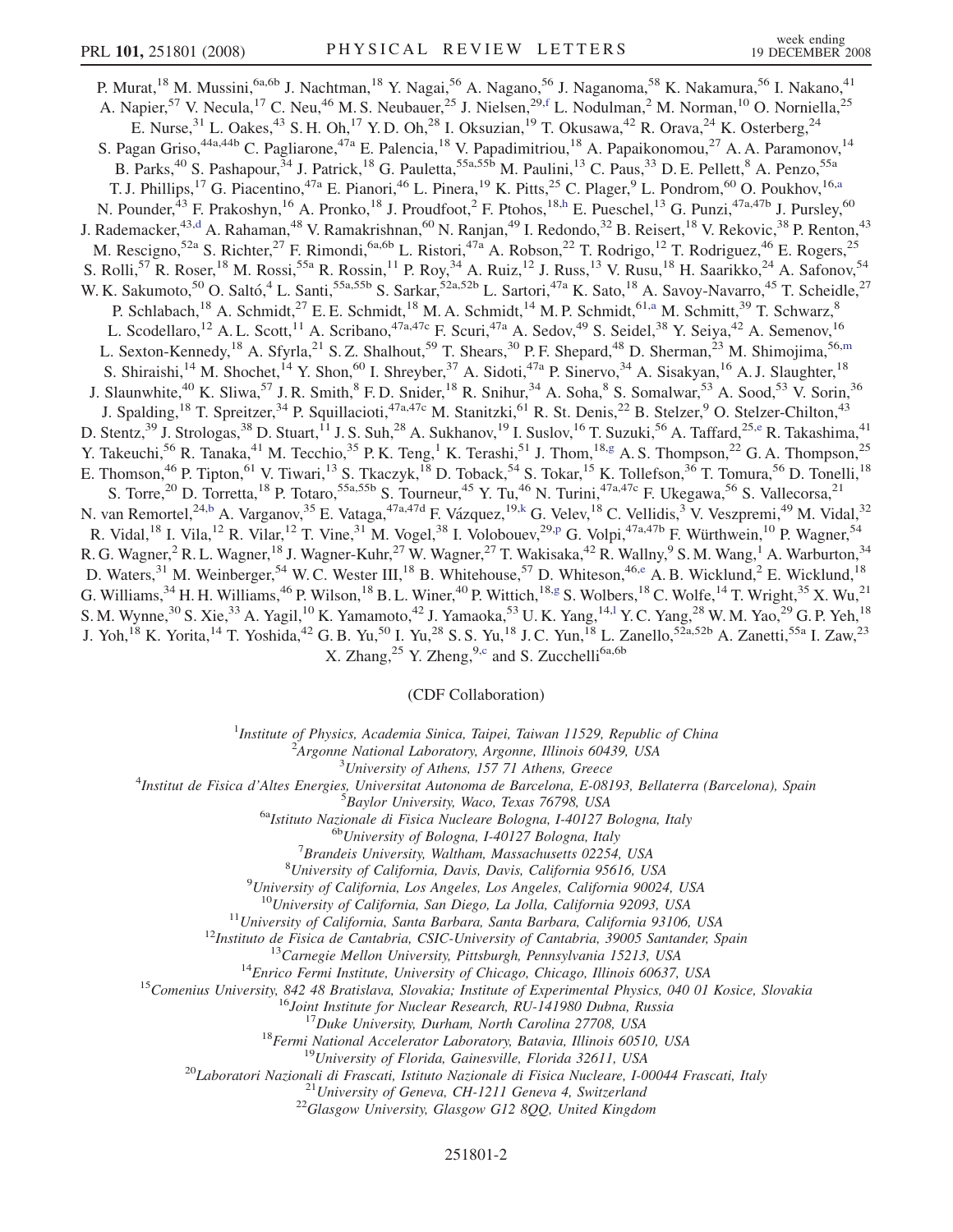<sup>23</sup>Harvard University, Cambridge, Massachusetts 02138, USA<br><sup>24</sup>Division of High Energy Physics, Department of Physics, University of Helsinki and Helsinki Institute of Physics,

FIN-00014, Helsinki, Finland<br><sup>25</sup> University of Illinois, Urbana, Illinois 61801, USA<br><sup>26</sup> The Johns Hopkins University, Baltimore, Maryland 21218, USA<br><sup>27</sup> Institut für Experimentelle Kernphysik, Universität Karlsruhe, 76

Seoul National University, Seoul 151-742, Korea;

Sungkyunkwan University, Suwon 440-746, Korea;

Korea Institute of Science and Technology Information, Daejeon, 305-806, Korea;

<sup>29</sup>Ernest Orlando Lawrence Berkeley National Laboratory, Berkeley, California 94720, USA<br><sup>30</sup>University of Liverpool, Liverpool L69 7ZE, United Kingdom<br><sup>31</sup>University College London, London WCIE 6BT, United Kingdom<br><sup>32</sup>C

 $34$ Institute of Particle Physics: McGill University, Montréal, Canada H3A 2T8;

and University of Toronto, Toronto, Canada M5S 1A7<br><sup>35</sup>University of Michigan, Ann Arbor, Michigan 48109, USA<br><sup>36</sup>Michigan State University, East Lansing, Michigan 48824, USA<br><sup>37</sup>Institution for Theoretical and Experimenta

<sup>43</sup>University of Oxford, Oxford OX1 3RH, United Kingdom<br><sup>44a</sup>Istituto Nazionale di Fisica Nucleare, Sezione di Padova-Trento, I-35131 Padova, Italy<br><sup>44b</sup>University of Padova, I-35131 Padova, Italy<br><sup>45</sup>LPNHE, Universite P

<sup>47a</sup>Istituto Nazionale di Fisica Nucleare Pisa, I-56127 Pisa, Italy<br><sup>47b</sup>University of Pisa, I-56127 Pisa, Italy<br><sup>47c</sup>University of Siena, I-56127 Pisa, Italy<br><sup>47d</sup>Scuola Normale Superiore, I-56127 Pisa, Italy<br><sup>48</sup>Univer

<sup>50</sup>University of Rochester, Rochester, New York 14627, USA<br><sup>51</sup>The Rockefeller University, New York, New York 10021, USA<br><sup>52a</sup>Istituto Nazionale di Fisica Nucleare, Sezione di Roma 1, I-00185 Roma, Italy<br><sup>52b</sup>Sapienza Un

<sup>55b</sup>University of Trieste/Udine, Italy<br><sup>56</sup>University of Tsukuba, Tsukuba, Ibaraki 305, Japan<br><sup>57</sup>Tufts University, Medford, Massachusetts 02155, USA<br><sup>58</sup>Wayne State University, Tokyo 169, Japan<br><sup>59</sup>Wayne State Universit

<sup>61</sup>Yale University, New Haven, Connecticut 06520, USA

(Received 19 August 2008; published 15 December 2008)

We use the three lepton and missing energy trilepton signature to search for chargino-neutralino production with 2.0 fb<sup>-1</sup> of integrated luminosity collected by the CDF II experiment at the Tevatron  $p\bar{p}$ collider. We expect an excess of approximately 11 supersymmetric events for a choice of parameters of the mSUGRA model, but our observation of 7 events is consistent with the standard model expectation of 6.4 events. We constrain the mSUGRA model of supersymmetry and rule out chargino masses up to 145 GeV/ $c^2$  for a specific choice of parameters.

DOI: [10.1103/PhysRevLett.101.251801](http://dx.doi.org/10.1103/PhysRevLett.101.251801) PACS numbers: 14.80.Ly, 12.60.Jv, 13.85.Rm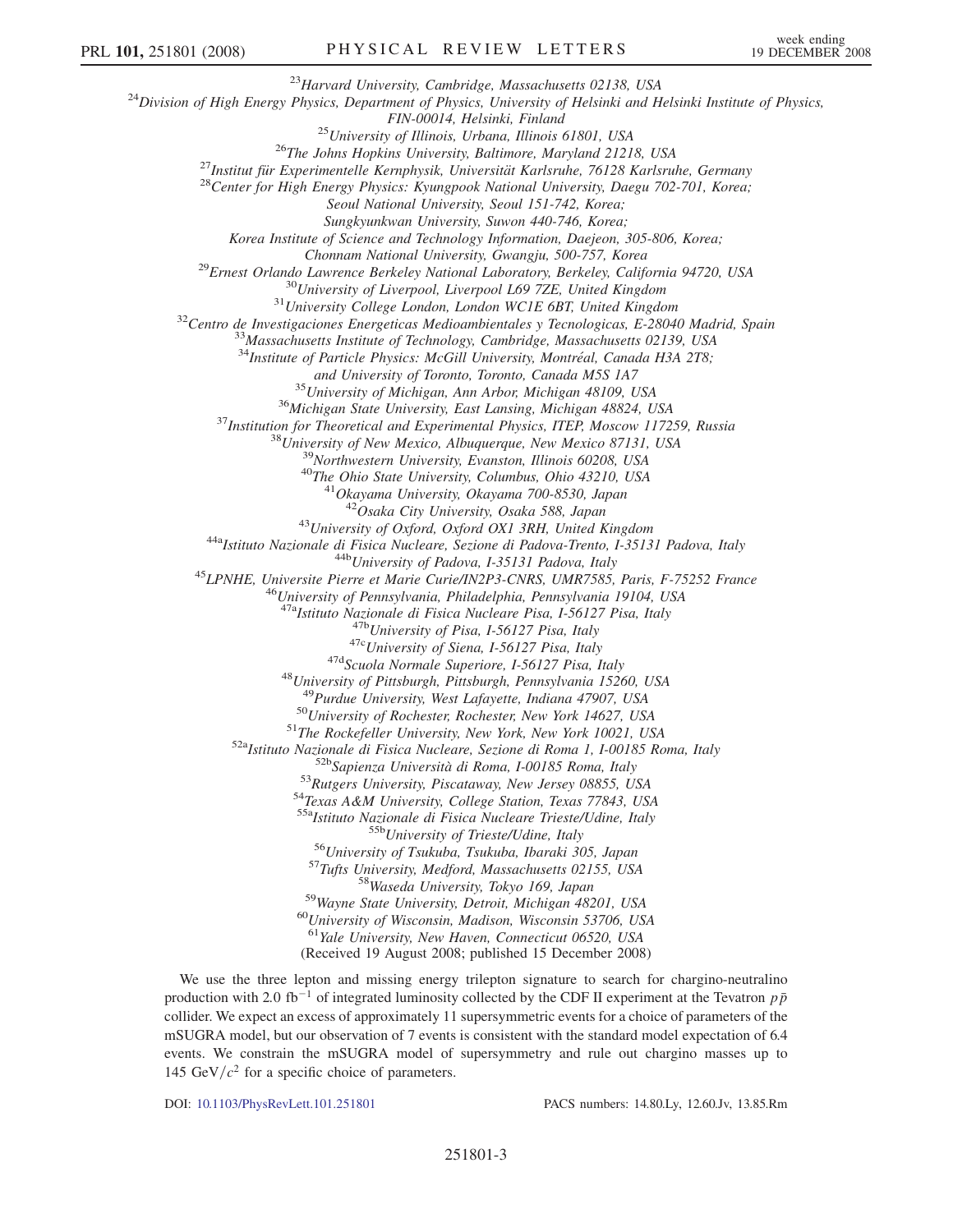Supersymmetry posits the existence of boson (fermion) ''superpartners'' for standard model fermions (bosons) [[1\]](#page-6-0). This resolves the ''hierarchy problem'' [[2](#page-6-0)] in the standard model (SM) wherein an artificial cancellation of large mass terms is required for the Higgs boson mass to be at the electroweak scale. The lightest supersymmetric particle (LSP), if stable and neutral, is an excellent dark matter candidate [\[3\]](#page-6-0). However, since superpartners have not been observed at the same masses as the SM particles, supersymmetry (SUSY) cannot be an exact symmetry. There are several models for breaking SUSY while retaining its advantages [[4\]](#page-6-0). A leading model is mSUGRA [[5\]](#page-6-0), a grand unified theory (GUT) that incorporates gravity. Its five parameters,  $m_0$ ,  $m_{1/2}$ , tan $\beta$ ,  $A_0$ , and the sign of  $\mu$ , defined at the GUT energy scale, determine the superpartner mass spectrum and coupling values at all scales.

Charginos ( $\tilde{\chi}^{\pm}$ 's) and neutralinos ( $\tilde{\chi}^{0}$ 's) are mass eigenstates formed by the mixture of gauginos and higgsinos, which are the fermionic superpartners of the gauge and Higgs bosons [\[5\]](#page-6-0). At the Tevatron, associated production of the lightest chargino with the next-to-lightest neutralino,  $p\bar{p} \rightarrow \tilde{\chi}_1^{\pm} \tilde{\chi}_2^0 + X$ , may occur with a detectable rate. Depending on the mSUGRA parameter values, the  $\tilde{\chi}^{\pm}_1$ and the  $\tilde{\chi}_2^0$  can decay as follows:  $\tilde{\chi}_1^{\pm} \to \ell^{\pm} \nu \tilde{\chi}_1^0$  and  $\tilde{\chi}_2^0 \to$  $\ell^+ \ell^- \tilde{\chi}_1^0$ , where  $\ell = e, \mu, \tau$  and  $\tilde{\chi}_1^0$  is the stable LSP. The neutrino and the LSP's are weakly interacting and escape undetected. This gives three leptons with large missing transverse energy as our experimental signature for  $\tilde{\chi}_1^{\pm} \tilde{\chi}_2^0$ production. Since jets are abundant at hadron colliders while leptons are rare, the trilepton signature is perhaps the best avenue for observing SUSY events.

Prior searches at the LEP  $e^+e^-$  collider exclude chargino masses below 103.5 GeV/ $c^2$  with minimal assumptions [[6\]](#page-6-0). At the Tevatron, the CDF and DØ collaborations have searched for  $\tilde{\chi}_1^{\pm} \tilde{\chi}_2^0$  production with 1 fb<sup>-1</sup> of data [\[7,8](#page-6-0)], but these trilepton searches have placed no further constraints on mSUGRA beyond those imposed by LEP experiments. In this analysis of 2.0 fb<sup>-1</sup> of CDF data, we are able to probe mSUGRA beyond the LEP limits due to higher statistics and an improved technique.

The CDF II detector [[9\]](#page-6-0) has cylindrical symmetry around the  $p\bar{p}$  beam axis. Our analysis is restricted to the central region of the detector defined by pseudorapidity  $|\eta|$  < 1.1 [[10](#page-6-0)]. The tracking system, used to measure the trajectory and momentum of charged particles, consists of multilayered silicon strip detectors and a drift chamber in a 1.4 T solenoidal magnetic field. Particle energies are measured with concentric electromagnetic (EM) and hadronic calorimeters. Muon detectors consisting of wire chambers and scintillators are placed at the outer radial edge of the detector to allow for the absorption of most other particles in the intervening material.

A typical electron deposits most ( $\sim$  93%) of its energy in the EM calorimeter producing an electromagnetic shower. We identify an electron as a track whose energy deposit is consistent with its momentum  $(E/p \text{ requirement})$ . "Tight" electrons satisfy electromagnetic shower shape requirements; ''loose'' electrons satisfy a weaker shower shape criterion and need not meet the  $E/p$  requirement. A "tight" muon'' is a track which leaves a minimum-ionizing energy deposit in the calorimeter and is detected by a muon detector. ''Loose muons'' are minimum-ionizing tracks outside the coverage of the muon detectors. We do not explicitly identify  $\tau$ -leptons. Instead, the electron and muon candidates can come from  $\tau$  decays. In addition, we allow isolated tracks [\[11\]](#page-6-0) as indicators of the hadronic decays of  $\tau$ -leptons to single charged particles. Together, the  $e$ ,  $\mu$ , and isolated track selection makes this analysis sensitive to  $\sim$ 85% of  $\tau$  decays. The isolated track category also serves to accept poorly reconstructed  $e$ 's and  $\mu$ 's, albeit at the expense of a higher background.

We require that the candidate leptons be isolated from hadronic activity in the detector. Lepton and isolated track candidates consistent with photon conversions or cosmic rays are rejected. The selected leptons have a small contamination from hadrons misidentified as leptons. These, along with leptons from semileptonic  $b$ ,  $c$  quark decays and residual photon conversions, are labeled as ''fake leptons.''

Neutrinos and the LSP's escape the detector, leading to significant missing transverse energy  $E_T$  in the event.  $E_T$  is defined as the magnitude of  $\vec{\mathbf{E}}_T = -\Sigma_i E_T^i \hat{n}_i$ , where the unit vector  $\hat{n}_i$  in the azimuthal plane points from the beam axis to the *i*th calorimeter tower. We correct  $\not\mathbf{E}_T$  for the presence of candidate muons and isolated tracks.

Trilepton candidate events are collected with triggers that require at least one tight electron (muon) with  $E_T$ 18 GeV ( $p_T > 18$  GeV/c) or two tight electrons (muons) with  $E_T > 4$  GeV ( $p_T > 4$  GeV/c). An event must have at least two leptons (*e*'s or  $\mu$ 's); the third "lepton" can be an isolated track, with the sum of the lepton charges required to be  $\pm 1$ . We define five trilepton channels:  $l_t l_t l_t$ ,  $l_t l_t l_t$ ,  $l_t l_l l_l$ ,  $l_t l_t T$ , and  $l_t l_l T$  where  $l_t$ ,  $l_l$ , and T refer to a tight lepton, a loose lepton, and an isolated track, respectively. Table I shows the lepton energy thresholds for the five exclusive channels.

Several SM processes can mimic the trilepton signature. The leptonic decays of  $WZ$ , ZZ, and  $t\bar{t}$  can produce three or more leptons. Dilepton processes, such as Drell-Yan or

TABLE I. The  $E_T$  ( $p_T$ ) thresholds for electrons (muons, isolated tracks) for the five channels.  $l_t$  = tight lepton,  $l_l$  = loose lepton, and  $T =$  isolated track (lepton  $= e, \mu$ ).

| Channel                         | $E_T(p_T)$ GeV (GeV/c)  |  |  |  |
|---------------------------------|-------------------------|--|--|--|
| $ltltlt$                        | 15, 5, 5                |  |  |  |
| $ltltlt$                        | 15, 5, 10               |  |  |  |
| $ltltlt$                        | 20, 8, 5 (10 if $\mu$ ) |  |  |  |
| $l_t l_t T$                     | 15, 5, 5                |  |  |  |
| l <sub>t</sub> l <sub>t</sub> T | 20, 8 (10 if $\mu$ ), 5 |  |  |  |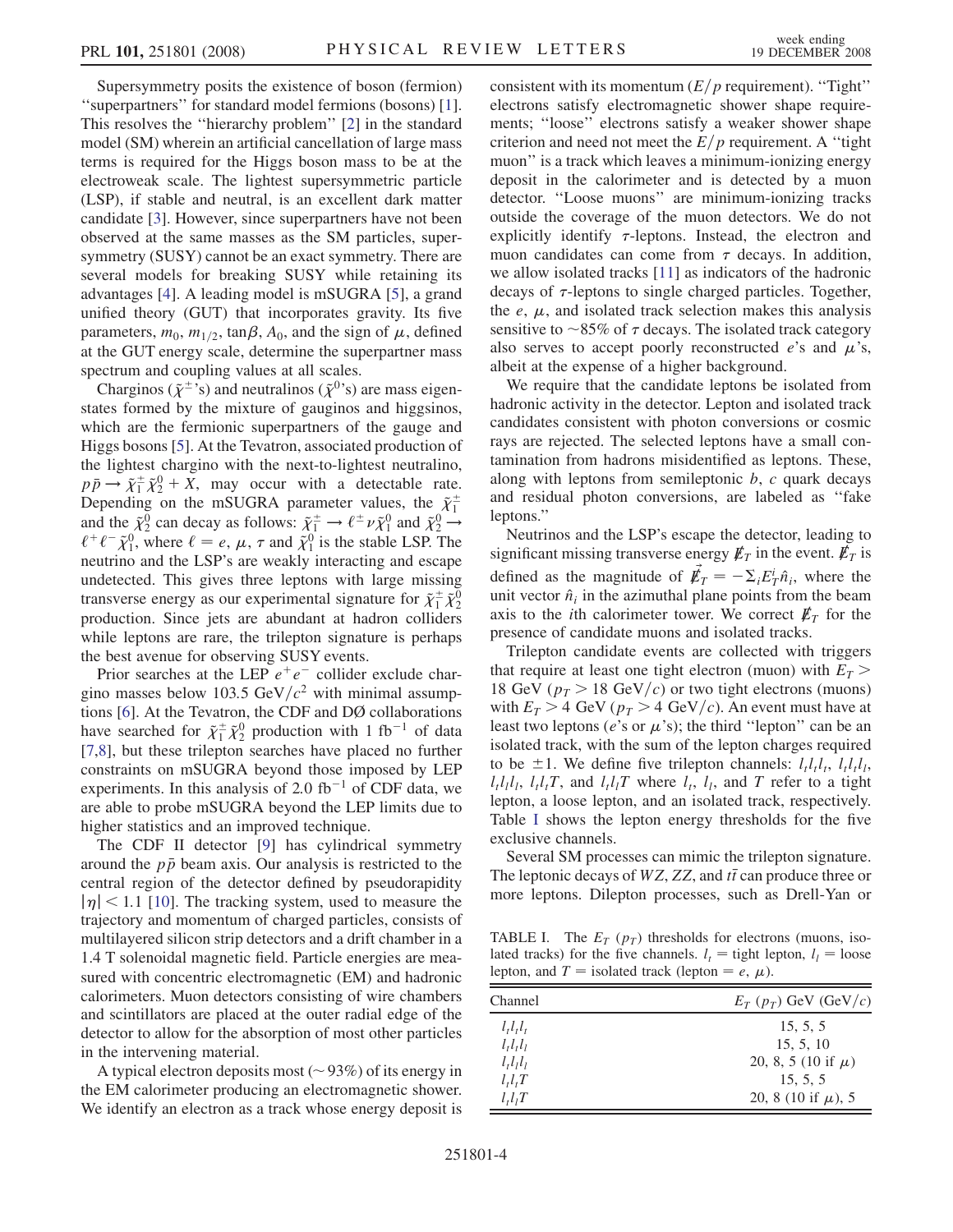<span id="page-4-0"></span>TABLE II. The number of expected events from background sources and for the nominal mSUGRA point. The number of observed events in data is also shown.  $l_t$  = tight lepton,  $l_l$  = loose lepton, and  $T =$  isolated track (lepton  $= e, \mu$ ). The sums shown (rightmost column) are illustrative and not used in this analysis.

| Channel            | $l_t l_t l_t$ | $l_t l_t l_l$ | $l_l l_l l_l$ | $l_t l_t T$ | $l_t l_l T$ | (channels) |
|--------------------|---------------|---------------|---------------|-------------|-------------|------------|
| Drell-Yan          | 0.05          | 0.01          | 0.0           | 1.63        | 1.32        | 3.01       |
| Diboson            | 0.29          | 0.20          | 0.08          | 0.61        | 0.38        | 1.56       |
| Top-pair           | 0.02          | 0.01          | 0.03          | 0.22        | 0.18        | 0.46       |
| Fake lepton        | 0.12          | 0.04          | 0.03          | 0.75        | 0.41        | 1.35       |
| Total              | 0.49          | 0.25          | 0.14          | 3.22        | 2.28        | 6.4        |
| Uncertainty        | $\pm 0.09$    | $\pm 0.04$    | $\pm 0.03$    | $\pm 0.72$  | $\pm 0.63$  |            |
| Observed           |               | $\Omega$      | $\Omega$      | 4           | 2           | 7          |
| <b>SUSY Signal</b> | 2.3           | 1.6           | 0.7           | 4.4         | 2.4         | 11.4       |

WW accompanied by a bremsstrahlung photon conversion (''brem conversion''), a fake lepton, or an isolated track, are also a source of background. For channels with isolated tracks, W's produced with jets result in significant background when one jet gives a fake lepton and another gives an isolated track.

To remove backgrounds containing an on-shell Z, we reject events when the invariant mass of either of the oppositely charged lepton-lepton or lepton-track pairs is between 76 and 106 GeV/ $c^2$ . We reject events with a fourth lepton or track with  $p<sub>T</sub> > 10 \text{ GeV}/c$ , principally to reduce the ZZ background. To suppress backgrounds from Drell-Yan and resonances such as  $J/\Psi$  and Y, we require invariant masses of both pairs to be  $>13 \text{ GeV}/c^2$ and at least one mass to be  $>20$  GeV/ $c^2$ . The Drell-Yan background is further suppressed by requiring  $E_T >$ 20 GeV and the azimuthal angle between oppositely charged lepton-lepton (lepton-track) pairs to be less than 2.9 (2.8) radians. To suppress the  $t\bar{t}$  background, we allow no more than one jet with  $E_T > 15$  GeV and  $|\eta| < 2.5$  in an event.

The mSUGRA parameters for our nominal signal point are  $m_0 = 60 \text{ GeV}/c^2$ ,  $m_{1/2} = 190 \text{ GeV}/c^2$ ,  $\tan \beta = 3$ ,  $A_0 = 0$ , and  $\mu > 0$ . These parameter values are typical of the mSUGRA region in which this analysis is sensitive. Simulated signal events are generated using the sparticle mass spectrum from ISAJET [[12](#page-6-0)], followed by hard scattering in PYTHIA [\[13\]](#page-6-0). We use the MADEVENT [\[14\]](#page-6-0) generator for the WZ background simulation [[15](#page-6-0)]. The remaining background samples are generated using PYTHIA. Final stages of all signal and background simulation consist of hadronization using PYTHIA followed by CDF II detector simulation using GEANT3 [\[16\]](#page-6-0). For all generators we use the CTEQ5L [[17\]](#page-6-0) parton distribution functions (PDF).

We estimate  $WZ$ ,  $ZZ$ , Drell-Yan (+ brem conversion), and  $WW + b$ rem conversion) backgrounds using simulation. The number of events from Drell-Yan (or  $WW$ ) + additional isolated track are determined by scaling the corresponding estimate from simulation by the rate at which we expect an additional isolated track in the event. This rate is measured using Z events in data. We use data alone to measure backgrounds when a fake lepton accompanies a dilepton event by applying the fake lepton probability measured in the multijet data sample to the jets in the dilepton data events. We use the same technique when lepton + track processes such as  $W$  + jets result in background for channels with isolated tracks. Table II shows the number of expected background and signal events for the nominal signal point described above.

Table II also lists uncertainties due to various systematic sources. Significant uncertainties in signal (background) estimates are 4% (2.5%) due to lepton selection efficiency, 4% (2.5%) due to imperfect QCD radiation modeling, 2% (1.5%) due to the PDF uncertainty and 0.5% (5%) due to jet energy measurement uncertainty. There is a 6% uncer-



FIG. 1 (color online).  $\mathbf{E}_T$  distribution for the  $l_t l_t T$  channel after all other selection criteria are applied. The observed data (points) compare well to the stacked sum of standard model contributions. The open histogram shows the sum of SM contributions and expected signal for the nominal mSUGRA point. We keep events with  $\n *E*<sub>T</sub> > 20 GeV.$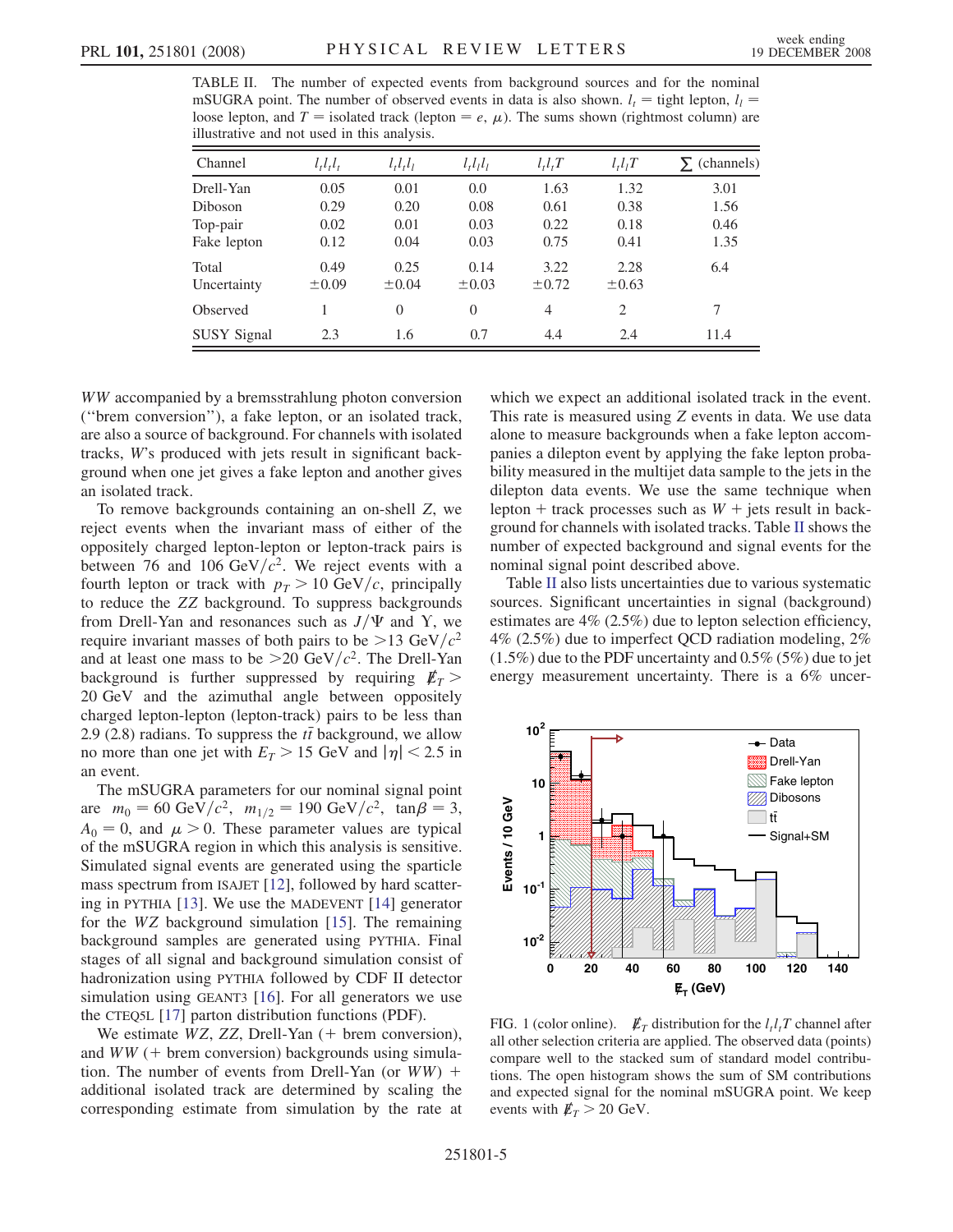

FIG. 2. Excluded regions in mSUGRA as a function of  $m_0$  and  $m_{1/2}$  for tan  $\beta = 3$ ,  $A_0 = 0$ ,  $\mu > 0$ . Corresponding  $\tilde{\chi}_1^{\pm}$  masses are shown on the right-hand axis.

tainty in the integrated luminosity measurement and a 10% theoretical uncertainty [\[18](#page-6-0)] in the signal cross section. The total background estimate has a 10% uncertainty due to the lepton misidentification rate measurement, and uncertainties due to theoretical cross sections for background vary from 2.3 to 6.0%.

Prior to revealing candidate trilepton events in data, we verify the accuracy of background prediction for numerous regions defined by  $E_T$  and invariant mass of the leading lepton pair. For example, in the region with  $E_T > 15$  GeV and invariant mass from 76 to 106 GeV/ $c^2$ , i.e., a 15 GeV/ $c^2$  window around the Z mass, we predict 60.5  $\pm$ 9.1 events and observe 61 trilepton events. A number of such "control region" comparisons and a detailed description of this analysis can be found in [\[19\]](#page-6-0). Figure [1](#page-4-0) shows the  $\not{\!\not\!E}_T$  distribution for the  $l_t l_t T$  channel. The observed and predicted distributions agree well over the entire range. The figure also shows the candidate trilepton events in this channel.

Table [II](#page-4-0) shows that the observation is consistent with the expected background in each channel, i.e., there is no evidence for physics beyond the standard model. We combine the individual channels following the method in [\[20,21\]](#page-6-0) and calculate the limits on the cross section times branching fraction ( $\sigma$ B). Comparing the observed limits with the theoretically expected  $\sigma$ B calculated at next-toleading order using PROSPINO2 [[22](#page-6-0)] gives the 95% C.L. mSUGRA exclusion region.

Figure 2 shows the exclusion in the mSUGRA  $m_0$  –  $m_{1/2}$  plane divided in two regions: a heavy-slepton  $[m(\tilde{\tau}_1) > m(\tilde{\chi}_2^0)]$  region and a light-slepton  $[m(\tilde{\tau}_1) <$  $m(\tilde{\chi}_2^0)$ ] region. In the heavy-slepton region, the  $\tilde{\chi}_1^{\pm}$  and  $\tilde{\chi}_2^0$  decay via virtual W, Z, or sleptons approximately equally to the three lepton flavors. In the light-slepton region the predominant decay of the  $\tilde{\chi}_1^{\pm}$  and  $\tilde{\chi}_2^0$  is via intermediate sleptons; the  $\tilde{\chi}_1^{\pm}$  decays mostly via  $\tilde{\tau}$ , thus favoring a  $\tau$ -lepton in the final state. For small mass differences between  $\tilde{\chi}_2^0$  and the sleptons (in Fig. 2, the



FIG. 3 (color online). Observed and expected  $\sigma \mathcal{B}$  and prediction from theory as a function of the chargino mass. We rule out chargino masses below 145 GeV/ $c^2$  (where the theory and the experimental curves intersect) for (a)  $m_0 = 60 \text{ GeV}/c^2$  and below 127 GeV/ $c^2$  for (b)  $m_0 = 100 \text{ GeV}/c^2$ .

region immediately left of the dashed line), the decay of the  $\tilde{\chi}_2^0$  via a slepton  $(\tilde{\chi}_2^0 \rightarrow \tilde{l}^{\pm} l^{\mp})$  leads to a lepton that is too soft to be detected. This loss in acceptance results in a gap in the exclusion between the two regions in the  $m_0$  –  $m_{1/2}$  plane as seen in the figure.

We calculate the expected limits under the assumption that there is no physics beyond the SM. Figure 3 compares the observed and expected  $\sigma \mathcal{B}$  limits with the theoretical predictions for two choices of  $m_0$ : 60 GeV/ $c^2$  in the lightslepton exclusion region and 100 GeV/ $c^2$  in the heavyslepton region. For the 60 GeV/ $c^2$  case, we rule out chargino masses below 145 GeV/ $c^2$ . For the 100 GeV/ $c^2$ case, the limits worsen as the slepton becomes lighter than the chargino for chargino masses above ~130 GeV/ $c^2$ . Once the softest lepton  $p<sub>T</sub>$  in the lightslepton region exceeds the detection threshold, the limit improves again. We rule out chargino masses below 127 GeV/ $c^2$  in this case.

A study of how these trilepton search results apply to other SUSY models and to mSUGRA parameter space which we have not explored here can be found in [\[23\]](#page-6-0).

In conclusion, we have searched for chargino-neutralino production using the three lepton and large  $E_T$  signature with 2.0 fb<sup>-1</sup> of data. Our observations are consistent with the standard model expectations. We exclude specific regions in the mSUGRA model's parameter space beyond LEP limits and rule out chargino masses up to 145 GeV/ $c^2$ for a suitable choice of parameters.

We thank the Fermilab staff and the technical staffs of the participating institutions for their vital contributions. We thank S. Thomas and M. Strassler for their help with the theoretical interpretation. This work was supported by